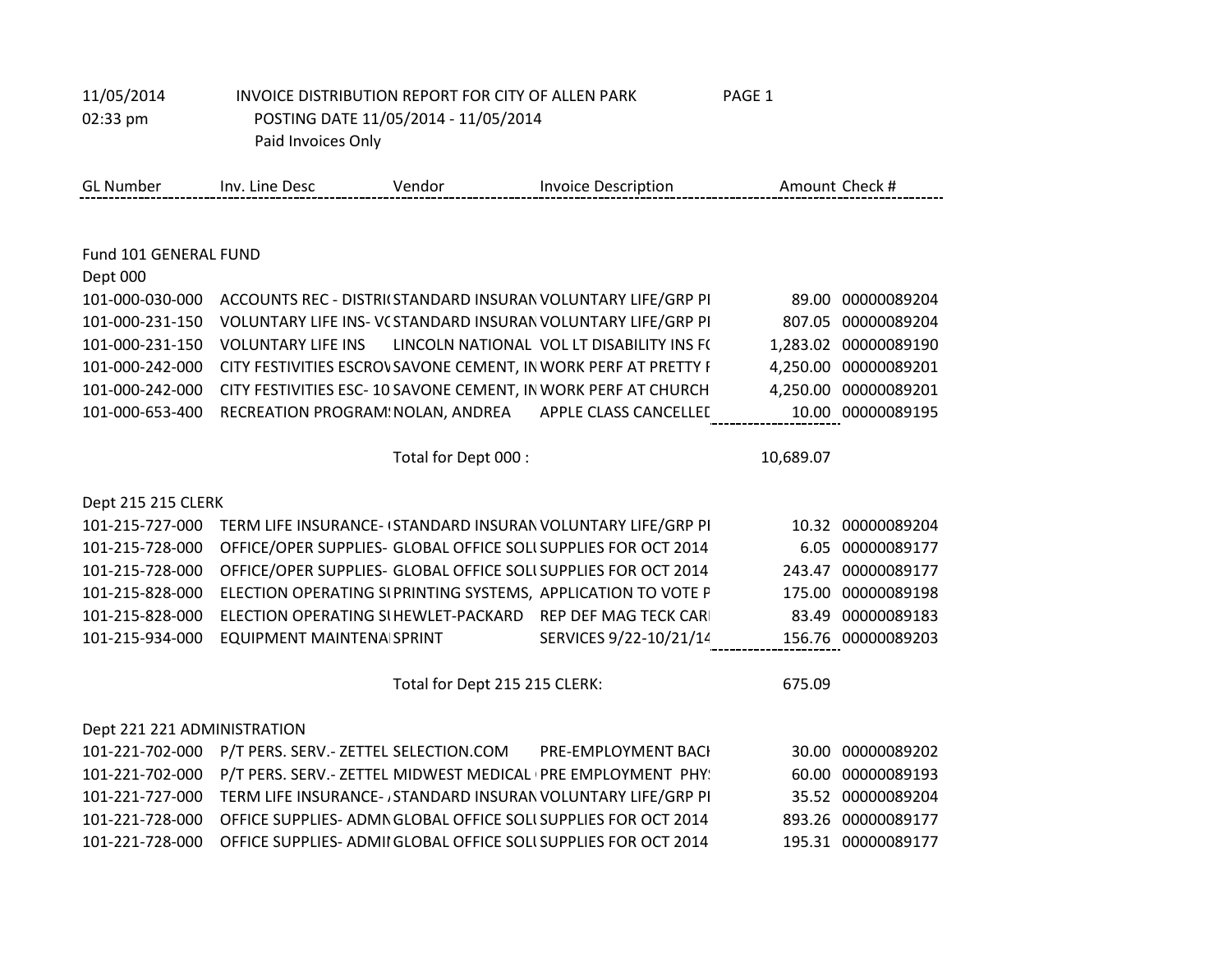| <b>GL Number</b>       | Inv. Line Desc                      | Vendor                            | <b>Invoice Description</b>                                       |          | Amount Check #       |
|------------------------|-------------------------------------|-----------------------------------|------------------------------------------------------------------|----------|----------------------|
| 101-221-728-000        |                                     |                                   | OFFICE SUPPLIES- ADMII GLOBAL OFFICE SOLL SUPPLIES FOR OCT 2014  |          | 38.11 00000089177    |
| 101-221-728-000        |                                     |                                   | OFFICE SUPPLIES- ADMII GLOBAL OFFICE SOLL SUPPLIES FOR OCT 2014  |          | 34.03 00000089177    |
| 101-221-822-100        | WEBSITE MAINTENANCE WOOD, DONALD    |                                   | PMT WEBSITE ANNUAL                                               |          | 324.48 00000089224   |
| 101-221-826-000        |                                     |                                   | CITY ATTORNEY- A NAPL ACCURACIES INCORF PROF SERVICES CASE #14   |          | 388.80 00000089139   |
| 101-221-962-000        |                                     |                                   | MISC- AFSCME LOCAL 11GABRIEL, ROEDER, SIACTUARIAL VALUATION      |          | 3,750.00 00000089173 |
|                        |                                     |                                   |                                                                  |          |                      |
|                        |                                     |                                   | Total for Dept 221 221 ADMINISTRATION:                           | 5,749.51 |                      |
|                        |                                     |                                   |                                                                  |          |                      |
| Dept 225 225 ASSESSOR  |                                     |                                   |                                                                  |          |                      |
| 101-225-727-000        |                                     |                                   | TERM LIFE INSURANCE- , STANDARD INSURAN VOLUNTARY LIFE/GRP PI    |          | 9.96 00000089204     |
| 101-225-801-000        | APPRAISAL/ASSESSING S BS&A SOFTWARE |                                   | <b>INTERNET SERV / SUPPOI</b>                                    | 1,605.00 | 00000089151          |
| 101-225-958-000        |                                     |                                   | MEMBERSHIP & DUES STATE OF MICHIGAN RENEWAL OF ASSESSOR          | 175.00   | 00000089206          |
| 101-225-963-000        |                                     |                                   | PROFESSIONAL SERVICE! GARY EVANKO LLC LABOR HOURS FROM 10        |          | 520.00 00000089175   |
| 101-225-963-000        |                                     |                                   | PROFESSIONAL SERVICE: MEGHAN PORTER LL TIMESHEET FOR HOURS       |          | 1,330.00 00000089192 |
|                        |                                     |                                   |                                                                  |          |                      |
|                        |                                     | Total for Dept 225 225 ASSESSOR:  |                                                                  | 3,639.96 |                      |
|                        |                                     |                                   |                                                                  |          |                      |
| Dept 253 253 TREASURER |                                     |                                   |                                                                  |          |                      |
| 101-253-727-000        |                                     |                                   | TERM LIFE INSURANCE-' STANDARD INSURAN VOLUNTARY LIFE/GRP PI     |          | 13.32 00000089204    |
| 101-253-728-000        |                                     |                                   | OFFICE SUPPLIES- TREA I GLOBAL OFFICE SOLL SUPPLIES FOR OCT 2014 |          | 90.63 00000089177    |
| 101-253-728-000        |                                     |                                   | OFFICE SUPPLIES- TREAS GLOBAL OFFICE SOLL SUPPLIES FOR OCT 2014  |          | 38.57 00000089177    |
| 101-253-730-000        | <b>GENERAL POSTAGE</b>              | PITNEY BOWES RESE POSTAGE REFILL  |                                                                  | 4,000.00 | 00000089196          |
| 101-253-962-000        | MISC 11/1/14-11/1/15 BS&A SOFTWARE  |                                   | <b>INTERNET SERV / SUPPOI</b>                                    |          | 1,605.00 00000089151 |
|                        |                                     |                                   |                                                                  |          |                      |
|                        |                                     | Total for Dept 253 253 TREASURER: |                                                                  | 5,747.52 |                      |
| Dept 263 263 CITY HALL |                                     |                                   |                                                                  |          |                      |
| 101-263-853-000        | TELEPHONE- HIGH SPEEI COMCAST       |                                   | SERVICES 11-1-11-30-14                                           |          | 212.45 00000089155   |
| 101-263-920-000        | UTILITIES-16850 SOUTH DTE ENERGY    |                                   | SERVICES 10/2-11/3/14                                            | 786.94   | 00000089166          |
| 101-263-931-000        |                                     |                                   | BUILDING MAINTENANC SAM'S CLUB DIRECT SUPPLIES ACCT 0402519      |          | 272.68 00000089200   |
|                        |                                     |                                   |                                                                  |          |                      |
|                        |                                     |                                   |                                                                  |          |                      |

Total for Dept 263 263 CITY HALL: 1,272.07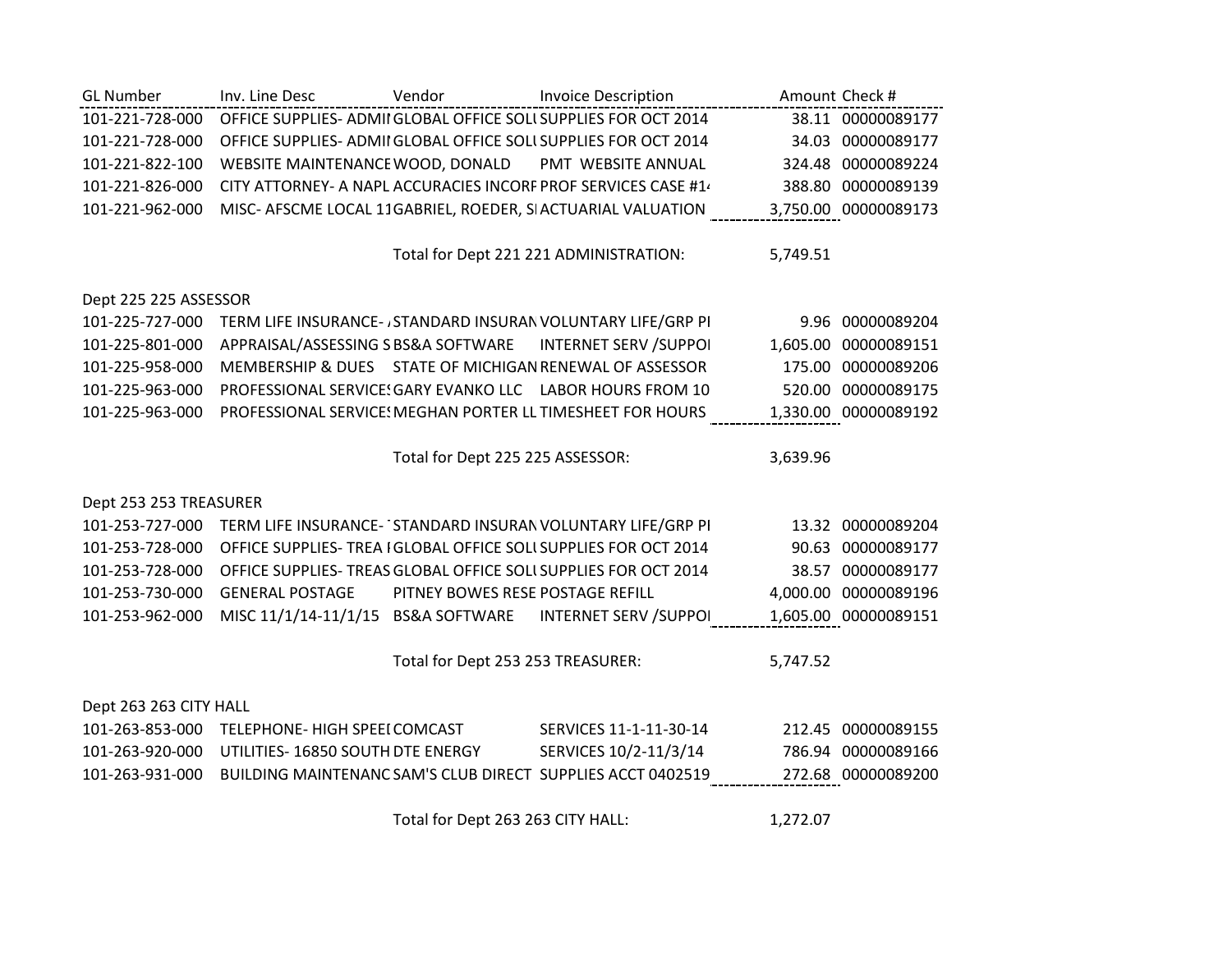| <b>GL Number</b>               | Inv. Line Desc                                              | Vendor                             | <b>Invoice Description</b>                                       |          | Amount Check #       |
|--------------------------------|-------------------------------------------------------------|------------------------------------|------------------------------------------------------------------|----------|----------------------|
| Dept 305 305 POLICE DEPARTMENT |                                                             |                                    |                                                                  |          |                      |
| 101-305-727-000                |                                                             |                                    | TERM LIFE INSURANCE- ISTANDARD INSURAN VOLUNTARY LIFE/GRP PI     |          | 234.00 00000089204   |
| 101-305-728-000                | <b>OFFICE SUPPLIES</b>                                      |                                    | ASADOORIAN FAMIL BUS CARDS FOR POLICE                            | 50.00    | 00000089144          |
| 101-305-728-000                |                                                             |                                    | OFFICE SUPPLIES- POLICI GLOBAL OFFICE SOLL SUPPLIES FOR OCT 2014 | 66.20    | 00000089177          |
| 101-305-728-000                |                                                             |                                    | OFFICE SUPPLIES- POLICI GLOBAL OFFICE SOLI SUPPLIES FOR OCT 2014 |          | 12.30 00000089177    |
| 101-305-805-000                | <b>VEHICLE TOWING</b>                                       | <b>CITY TOWING</b>                 | <b>63 VEH TOWED BY POLK</b>                                      |          | 6,390.00 00000089153 |
| 101-305-853-000                | <b>TELEPHONE</b>                                            |                                    | <b>VERIZON WIRELESS INTERNET ACCESS PATRO</b>                    | 684.24   | 00000089211          |
| 101-305-853-000                | TELEPHONE- ORDINANC SPRINT                                  |                                    | SERVICES 9/22-10/21/14                                           |          | 24.18 00000089203    |
| 101-305-931-000                | SOC MEDIA METHODS 1 POLICE TECHINAL                         |                                    | <b>EDUCATIONAL SEMINAR</b>                                       |          | 350.00 00000089197   |
|                                |                                                             |                                    |                                                                  |          |                      |
|                                |                                                             |                                    | Total for Dept 305 305 POLICE DEPARTMENT:                        | 7,810.92 |                      |
|                                |                                                             |                                    |                                                                  |          |                      |
| Dept 340 340 FIRE DEPARTMENT   |                                                             |                                    |                                                                  |          |                      |
| 101-340-727-000                |                                                             |                                    | TERM LIFE INSURANCE- ISTANDARD INSURAN VOLUNTARY LIFE/GRP PI     |          | 144.00 00000089204   |
| 101-340-728-000                |                                                             |                                    | OFFICE SUPPLIES- FIRE D SAM'S CLUB DIRECT SUPPLIES ACCT 0402519  |          | 139.21 00000089200   |
| 101-340-757-000                | <b>OPERATING SUPPLIES</b>                                   |                                    | <b>ACUITY SPECIALTY PICLEANING SUPPLIES</b>                      |          | 219.77 00000089140   |
| 101-340-757-500                | <b>RESCUE SUPPLIES</b>                                      | J & B MEDICAL SUPP RESCUE SUPPLIES |                                                                  |          | 41.64 00000089184    |
| 101-340-757-500                | <b>RESCUE SUPPLIES</b>                                      | J & B MEDICAL SUPP RESCUE SUPPLIES |                                                                  |          | 280.50 00000089184   |
| 101-340-757-500                | <b>RESCUE SUPPLIES</b>                                      | J & B MEDICAL SUPP RESCUE SUPPLIES |                                                                  |          | 76.50 00000089184    |
| 101-340-853-000                | TELEPHONE- APFD MOD SPRINT                                  |                                    | SERVICES 9/22-10/21/14                                           |          | 13.52 00000089203    |
| 101-340-853-000                | TELEPHONE- AP EMS 3                                         | <b>SPRINT</b>                      | SERVICES 9/22-10/21/14                                           | 60.18    | 00000089203          |
| 101-340-853-000                | TELEPHONE- AP EMS 1                                         | <b>SPRINT</b>                      | SERVICES 9/22-10/21/14                                           |          | 60.18 00000089203    |
| 101-340-853-000                | <b>TELEPHONE- CHIEF</b>                                     | <b>SPRINT</b>                      | SERVICES 9/22-10/21/14                                           |          | 31.60 00000089203    |
| 101-340-853-000                | TELEPHONE- M STACICK SPRINT                                 |                                    | SERVICES 9/22-10/21/14                                           |          | 56.77 00000089203    |
| 101-340-920-000                | UTILITIES- 6730 ROOSEV DTE ENERGY                           |                                    | SERVICES 10/2-11/3/14                                            |          | 970.24 00000089166   |
| 101-340-920-000                | UTILITIES- 6730 ROSEVEI DTE ENERGY                          |                                    | SERVICES 10/2-11/03/14                                           |          | 2,050.67 00000089164 |
| 101-340-931-000                | BUILDING MAINTENANC DELTA TEMP, INC.                        |                                    | SERVICE CALL AP FIRE H/                                          | 305.50   | 00000089157          |
| 101-340-931-000                | BUILDING MAINTENANC ALL ABOUT DOORS L BUILDING MNT          |                                    |                                                                  |          | 620.50 00000089141   |
| 101-340-934-000                |                                                             |                                    | EQUIPMENT MAINTENA DOUGLASS SAFETY S EQUIPMENT MNT FOR F         |          | 338.44 00000089162   |
| 101-340-939-000                | VEHICLE MAINTENANCE GLENDALE AUTO VAI QUICK DETAILER        |                                    |                                                                  |          | 16.18 00000089176    |
| 101-340-939-000                | <b>VEHICLE MAINTENANCE HALT FIRE</b>                        |                                    | <b>VEHICLE MAINTENANCE</b>                                       |          | 270.50 00000089180   |
| 101-340-985-000                | <b>CAPITAL OUTLAY</b>                                       |                                    | TIME EMERGENCY EI AFG GRANT PURCHASE                             |          | 915.22 00000089210   |
| 101-340-985-000                | CAPITAL OUTLAY- FIRE DAPOLLO FIRE EQUIPI AFG GRANT PURCHASE |                                    |                                                                  |          | 6,549.50 00000089143 |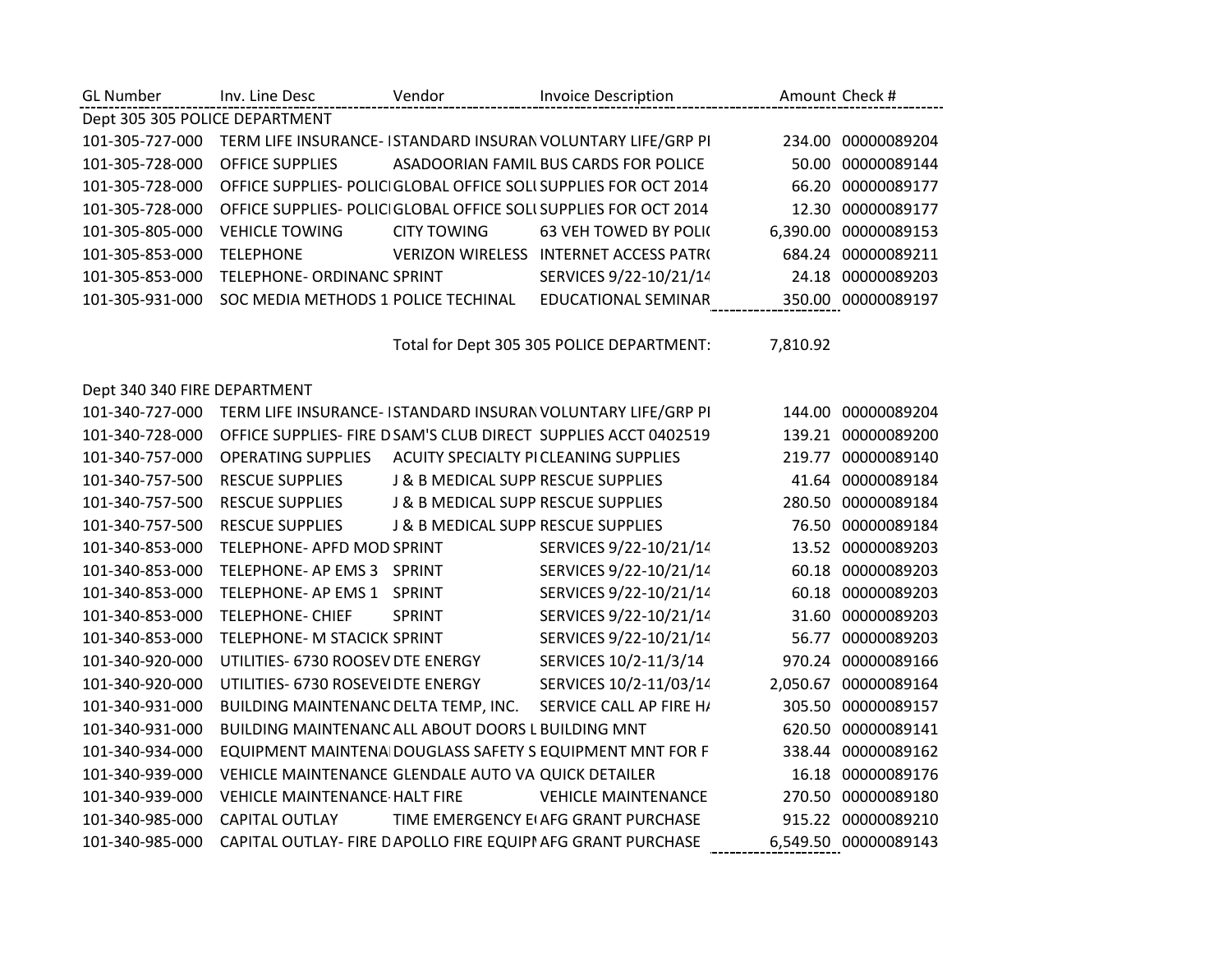| <b>GL Number</b>         | Inv. Line Desc                                          | Vendor            | <b>Invoice Description</b>                                      |           | Amount Check #        |
|--------------------------|---------------------------------------------------------|-------------------|-----------------------------------------------------------------|-----------|-----------------------|
|                          |                                                         |                   | Total for Dept 340 340 FIRE DEPARTMENT:                         | 13,160.62 |                       |
|                          | Dept 445 445 DEPARTMENT OF PUBLIC SERVICE               |                   |                                                                 |           |                       |
| 101-445-727-000          |                                                         |                   | TERM LIFE INSURANCE- ISTANDARD INSURAN VOLUNTARY LIFE/GRP PI    | 72.00     | 00000089204           |
| 101-445-728-000          |                                                         |                   | OFFICE SUPPLIES- GAR/L GLOBAL OFFICE SOLL SUPPLIES FOR OCT 2014 | 177.78    | 00000089177           |
| 101-445-853-000          | <b>TELEPHONE- GARAGE</b>                                | SPRINT            | SERVICES 9/22-10/21/14                                          |           | 61.77 00000089203     |
| 101-445-920-000          | UTILITIES-16850 SOUTH DTE ENERGY                        |                   | SERVICES 10/2-11/03/14                                          | 53.27     | 00000089166           |
| 101-445-920-000          | <b>UTILITIES</b>                                        | <b>DTE ENERGY</b> | SERVICES 10/2-11/03/14                                          | 197.35    | 00000089164           |
| 101-445-926-000          | STREET LIGHTING- 1550: DTE ENERGY                       |                   | SERVICES 9/25-10/23/14                                          |           | 204.67 00000089165    |
| 101-445-926-000          | STREET LIGHTING- 1643(DTE ENERGY                        |                   | SERVICES 10/2-11/03/14                                          |           | 35.14 00000089164     |
| 101-445-934-000          | EQUIPMENT MAINTENA D & L GARDEN CENT SUPPLIES           |                   |                                                                 |           | 39.98 00000089156     |
| 101-445-939-000          | VEHICLE MAINTENANCE GLENDALE AUTO VAI PARTS OIL FILTERS |                   |                                                                 | 16.87     | 00000089176           |
| 101-445-939-000          |                                                         |                   | VEHICLE MAINTENANCE GLENDALE AUTO VAI PARTS UTILITY TRACTOR     | 25.56     | 00000089176           |
| 101-445-962-000          | MISC- GOODEN, HANKIN SELECTION.COM                      |                   | PRE-EMPLOYMENT BACI                                             | 65.00     | 00000089202           |
| 101-445-962-000          |                                                         |                   | MISCELLANEOUS- KOCH, MIDWEST MEDICAL (PRE EMPLOYMENT PHY)       |           | 120.00 00000089193    |
|                          |                                                         |                   |                                                                 | 1,069.39  |                       |
|                          |                                                         |                   | Total for Dept 445 445 DEPARTMENT OF PUB                        |           |                       |
| Dept 707 707 PARKS & REC |                                                         |                   |                                                                 |           |                       |
| 101-707-727-000          |                                                         |                   | TERM LIFE INSURANCE- ISTANDARD INSURAN VOLUNTARY LIFE/GRP PI    |           | 11.76 00000089204     |
| 101-707-728-000          |                                                         |                   | OFFICE SUPPLIES- PK/RE GLOBAL OFFICE SOLL SUPPLIES FOR OCT 2014 |           | 373.64 00000089177    |
| 101-707-728-000          |                                                         |                   | OFFICE SUPPLIES- PK/RE GLOBAL OFFICE SOLL SUPPLIES FOR OCT 2014 | 151.20    | 00000089177           |
| 101-707-760-000          | SENIOR ACTIVITIES                                       |                   | SAM'S CLUB DIRECT SUPPLIES ACCT 0402519                         | 71.85     | 00000089200           |
| 101-707-784-000          |                                                         |                   | PARK SERVICES- REPAIR EXPERT HEATING & (SERV CALL 10/28/14 NO   | 254.38    | 00000089169           |
| 101-707-920-000          | UTILITIES- 6615 ROOSEV DTE ENERGY                       |                   | SERVICES 10/2-11/3/14                                           |           | 42.92 00000089166     |
| 101-707-939-000          | VEHICLE MAINTENANCE GLENDALE AUTO VAI PARTS OIL FILTERS |                   |                                                                 |           | 22.98 00000089176     |
| 101-707-962-000          |                                                         |                   | MISCELLANEOUS- B GYU MIDWEST MEDICAL (PRE EMPLOYMENT PHY)       | 25.00     | 00000089193           |
| 101-707-985-000          | <b>CAPITAL OUTLAY</b>                                   | <b>GAMETIME</b>   | <b>INSTALL OF PLAYGROUN</b>                                     | 14,305.00 | 00000089174           |
| 101-707-985-000          | <b>CAPITAL OUTLAY</b>                                   | <b>GAMETIME</b>   | <b>INSTALL OF PLAYGROUN</b>                                     |           | 14,305.00 00000089174 |
|                          |                                                         |                   |                                                                 |           |                       |

Total for Dept 707 707 PARKS & REC: 29,563.73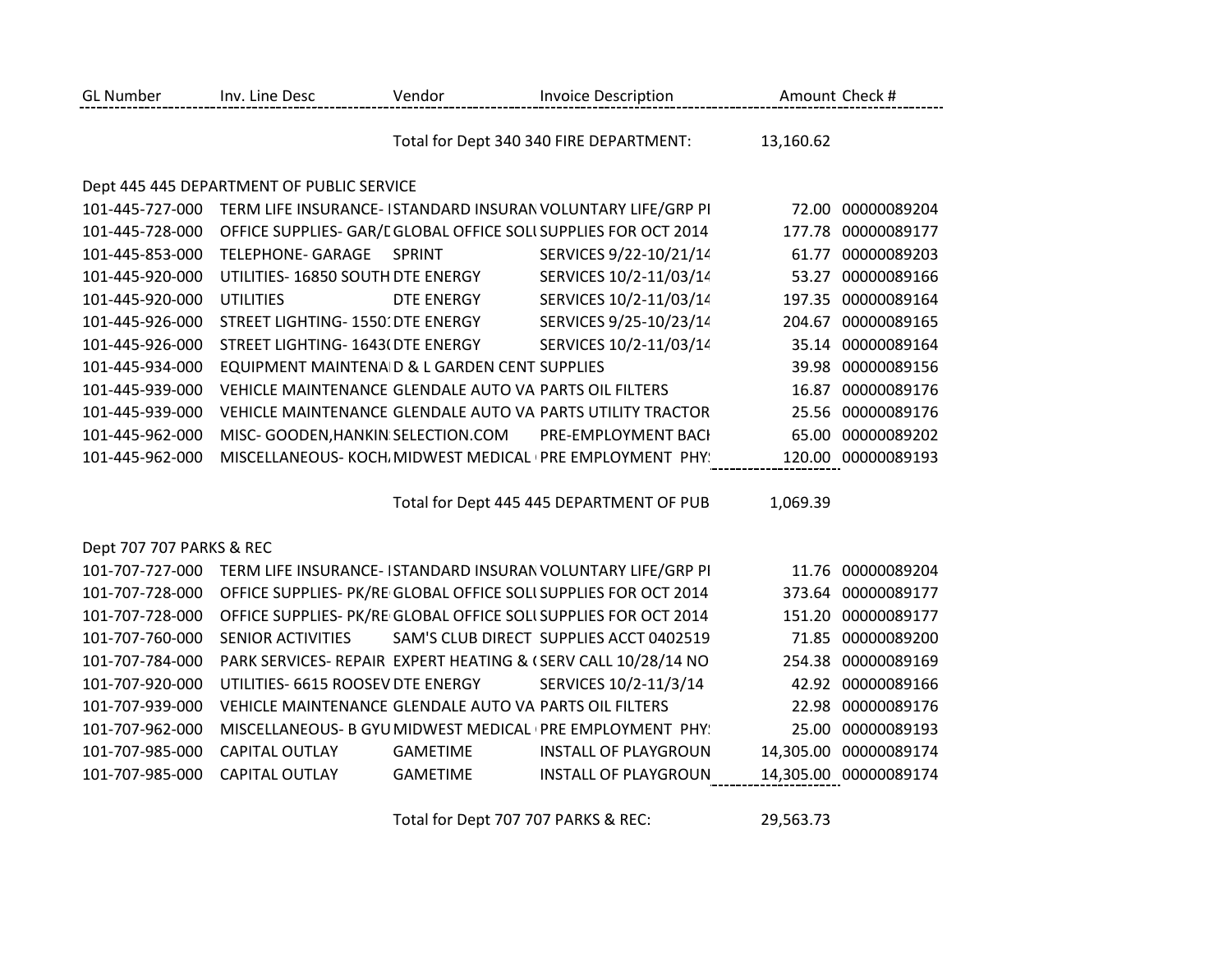| <b>GL Number</b>                | Inv. Line Desc                      | Vendor                           | <b>Invoice Description</b>                                                                        |                    | Amount Check #       |
|---------------------------------|-------------------------------------|----------------------------------|---------------------------------------------------------------------------------------------------|--------------------|----------------------|
| Dept 751 751 COMMUNITY CENTER   |                                     |                                  |                                                                                                   |                    |                      |
| 101-751-756-000                 | CONTRACTED EMPLOYEI CLINTON, TOM    |                                  | <b>KARATE INSTRUCTOR FA</b>                                                                       |                    | 469.00 00000089154   |
| 101-751-756-000                 |                                     |                                  | CONTRACTED EMPLOYEI HEFFELFINGER, LYNNJUNIOR CHEF INSTRUCT(                                       |                    | 546.00 00000089182   |
| 101-751-757-000                 |                                     |                                  | OPERATING SUPPLIES- P SAM'S CLUB DIRECT SUPPLIES ACCT 0402519                                     |                    | 44.90 00000089200    |
| 101-751-757-000                 |                                     |                                  | OPERATING SUPPLIES- P SAM'S CLUB DIRECT SUPPLIES ACCT 0402519                                     |                    | 114.94 00000089200   |
| 101-751-757-000                 | OPERATING SUPPLIES                  |                                  | SYSCO DETROIT LLC CONCESSION SUPPLIES                                                             |                    | 234.62 00000089207   |
| 101-751-816-000                 | PROF. SERV. - OTHER                 |                                  | JERRY COHEN ELITE I PROF SERVICES- OCT W/                                                         |                    | 200.00 00000089185   |
| 101-751-816-000                 | PROF. SERV. - OTHER                 | SELECTION.COM                    | PRE-EMPLOYMENT BACI                                                                               |                    | 30.00 00000089202    |
| 101-751-816-000                 | PROF. SERV. - HOGG                  |                                  | MIDWEST MEDICAL (PRE EMPLOYMENT PHY:                                                              |                    | 60.00 00000089193    |
| 101-751-920-000                 | UTILITIES- 15800 WHITE DTE ENERGY   |                                  | SERVICES 10/2-11/03/14                                                                            |                    | 1,903.84 00000089166 |
| 101-751-931-000                 |                                     |                                  | BUILDING MAINTENANC SAM'S CLUB DIRECT SUPPLIES ACCT 0402519                                       |                    | 61.18 00000089200    |
| 101-751-931-000                 |                                     |                                  | BUILDING MAINTENANC SAM'S CLUB DIRECT SUPPLIES ACCT 0402519                                       |                    | 92.72 00000089200    |
| 101-751-931-000                 | <b>BUILDING MAINTENANC GRAINGER</b> |                                  | SUPPLIES PARKS AND RE                                                                             |                    | 37.60 00000089179    |
| 101-751-934-000                 |                                     |                                  | EQUIPMENT MAINTENA FRANK TARNOWSKI IREPAIRED TOILETS IN LA                                        |                    | 135.00 00000089171   |
| 101-751-934-000                 | EQUIPMENT MAINTENA DSM SERVICES     |                                  | <b>BLADE SHARPENING</b>                                                                           |                    | 38.00 00000089163    |
| 101-751-934-000                 | EQUIPMENT MAINTENA HAWKINS, PAT     |                                  | <b>EQUIPMENT MNT ANTIF</b>                                                                        |                    | 12.71 00000089181    |
| 101-751-934-000                 |                                     |                                  | EQUIPMENT MAINTENA C&S ICE RESURFACIN SERVICE CALL FOR OVER                                       |                    | 222.83 00000089152   |
|                                 |                                     |                                  |                                                                                                   |                    |                      |
|                                 |                                     |                                  | Total for Dept 751 751 COMMUNITY CENTER:                                                          | 4,203.34           |                      |
| Dept 864 864 RETIREE HEALTHCARE |                                     |                                  |                                                                                                   |                    |                      |
|                                 |                                     |                                  | 101-864-727-000 TERM LIFE INSURANCE- ISTANDARD INSURAN VOLUNTARY LIFE/GRP PI 2,874.70 00000089204 |                    |                      |
|                                 |                                     |                                  |                                                                                                   |                    |                      |
|                                 |                                     |                                  | Total for Dept 864 864 RETIREE HEALTHCARE:                                                        | 2,874.70           |                      |
|                                 |                                     |                                  |                                                                                                   |                    |                      |
|                                 |                                     |                                  |                                                                                                   |                    |                      |
|                                 |                                     | Total for Fund 101 GENERAL FUND: |                                                                                                   | 86,780.40          |                      |
| Fund 202 MAJOR STREET FUND      |                                     |                                  |                                                                                                   |                    |                      |
| Dept 475 475 TRAFFIC SERVICES   |                                     |                                  |                                                                                                   |                    |                      |
|                                 | 202-475-757-000 OPERATING SUPPLIES  |                                  | FREEPORT SUPPLY CISUPPLIES - 21A STONE                                                            | 526.12 00000089172 |                      |
|                                 |                                     |                                  | Total for Dept 475 475 TRAFFIC SERVICES:                                                          | 526.12             |                      |
|                                 |                                     |                                  |                                                                                                   |                    |                      |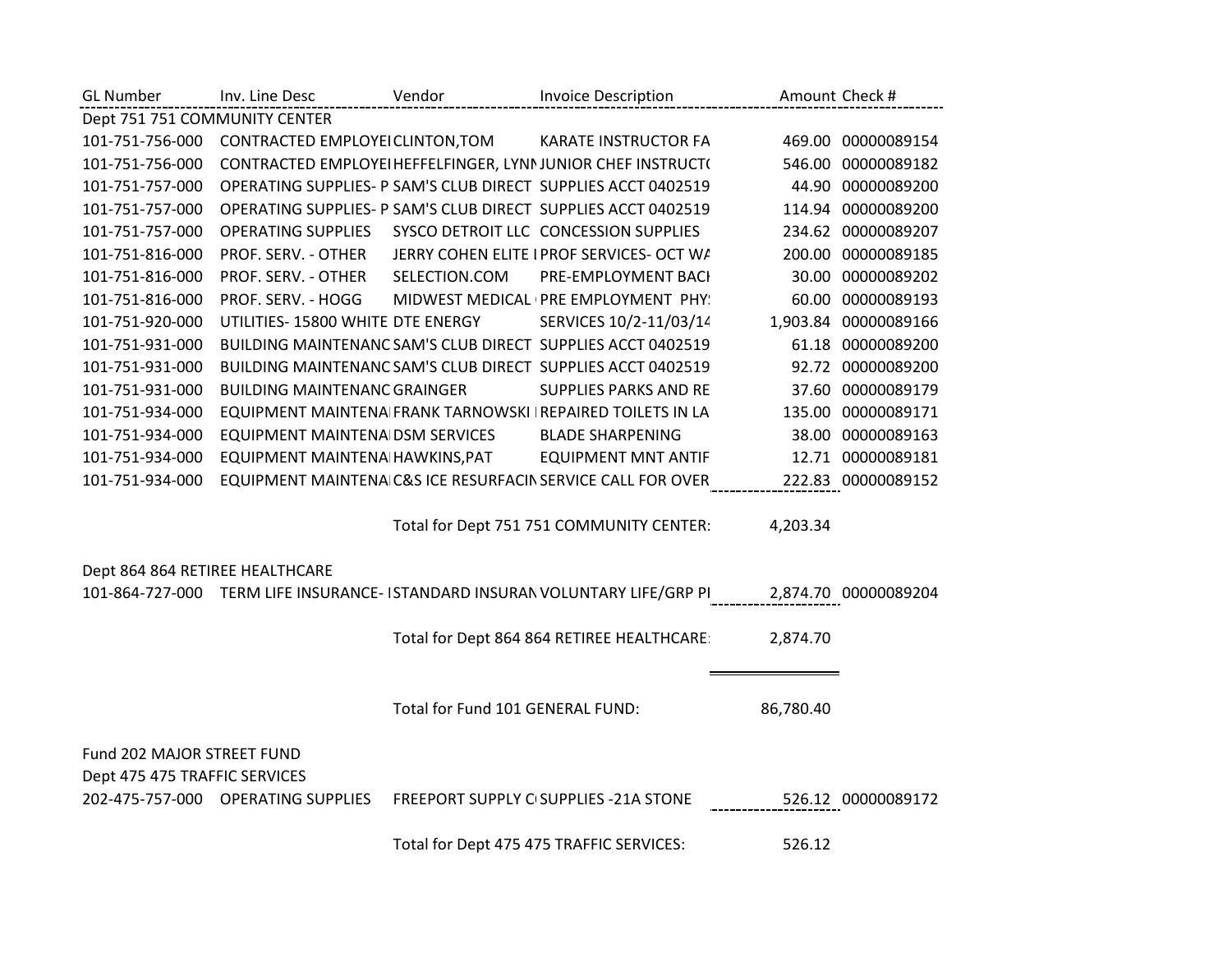| <b>GL Number</b>                | Inv. Line Desc                                                              | Vendor                                | <b>Invoice Description</b>                                                                        |                    | Amount Check #        |
|---------------------------------|-----------------------------------------------------------------------------|---------------------------------------|---------------------------------------------------------------------------------------------------|--------------------|-----------------------|
|                                 |                                                                             |                                       |                                                                                                   |                    |                       |
| Dept 479 PRESERVATION - STREETS |                                                                             |                                       |                                                                                                   |                    |                       |
|                                 | 202-479-757-000 OPERATING SUPPLIES                                          |                                       | BARRETT MICHIGAN CP-5 PAVE 192 ROMULU 901.50 00000089147                                          |                    |                       |
|                                 |                                                                             |                                       | 202-479-820-000 ENGINEERING - WADE TIWADE-TRIM/ASSOCI PFOF SERV 9/1/-9/28/14 1,245.76 00000089213 |                    |                       |
|                                 |                                                                             |                                       |                                                                                                   |                    |                       |
|                                 |                                                                             |                                       | Total for Dept 479 PRESERVATION - STREETS:                                                        | 2,147.26           |                       |
|                                 |                                                                             |                                       |                                                                                                   |                    |                       |
|                                 |                                                                             |                                       |                                                                                                   |                    |                       |
|                                 |                                                                             |                                       | Total for Fund 202 MAJOR STREET FUND:                                                             | 2,673.38           |                       |
|                                 |                                                                             |                                       |                                                                                                   |                    |                       |
| Fund 203 LOCAL STREET FUND      |                                                                             |                                       |                                                                                                   |                    |                       |
| Dept 479 PRESERVATION - STREETS | 203-479-757-000 OPERATING SUPPLIES                                          |                                       | BARRETT MICHIGAN CP-5 PAVE 192 ROMULU 901.50 00000089147                                          |                    |                       |
|                                 |                                                                             |                                       |                                                                                                   |                    |                       |
|                                 |                                                                             |                                       | Total for Dept 479 PRESERVATION - STREETS:                                                        | 901.50             |                       |
|                                 |                                                                             |                                       |                                                                                                   |                    |                       |
|                                 |                                                                             |                                       |                                                                                                   |                    |                       |
|                                 |                                                                             | Total for Fund 203 LOCAL STREET FUND: |                                                                                                   | 901.50             |                       |
|                                 |                                                                             |                                       |                                                                                                   |                    |                       |
| Fund 226 RUBBISH FUND           |                                                                             |                                       |                                                                                                   |                    |                       |
| Dept 450 450 RUBBISH            |                                                                             |                                       |                                                                                                   |                    |                       |
|                                 | 226-450-819-000 WASTE DISPOSAL- MUNIRIVERVIEW, CITY OF RESIDENTIAL DISPOSAL |                                       |                                                                                                   |                    | 24,141.48 00000089199 |
|                                 |                                                                             |                                       | 226-450-819-000 WASTE DISPOSAL- BROK RIVERVIEW, CITY OF SERVICES EVENT DEMOL                      |                    | 420.00 00000089199    |
| 226-450-819-000                 |                                                                             |                                       | WASTE DISPOSAL- LIMB: RIVERVIEW, CITY OF SERVICES RECYCLE WOO                                     |                    | 135.45 00000089199    |
| 226-450-819-000                 |                                                                             |                                       | WASTE DISPOSAL- #041(RIVERVIEW, CITY OF SERVICES 9/10-9/22/14                                     | 626.50 00000089199 |                       |
|                                 |                                                                             |                                       |                                                                                                   |                    |                       |
|                                 |                                                                             | Total for Dept 450 450 RUBBISH:       |                                                                                                   | 25,323.43          |                       |
|                                 |                                                                             |                                       |                                                                                                   |                    |                       |
|                                 |                                                                             |                                       |                                                                                                   |                    |                       |
|                                 |                                                                             | Total for Fund 226 RUBBISH FUND:      |                                                                                                   | 25,323.43          |                       |
|                                 |                                                                             |                                       |                                                                                                   |                    |                       |

Fund 249 BUILDING FUND Dept 000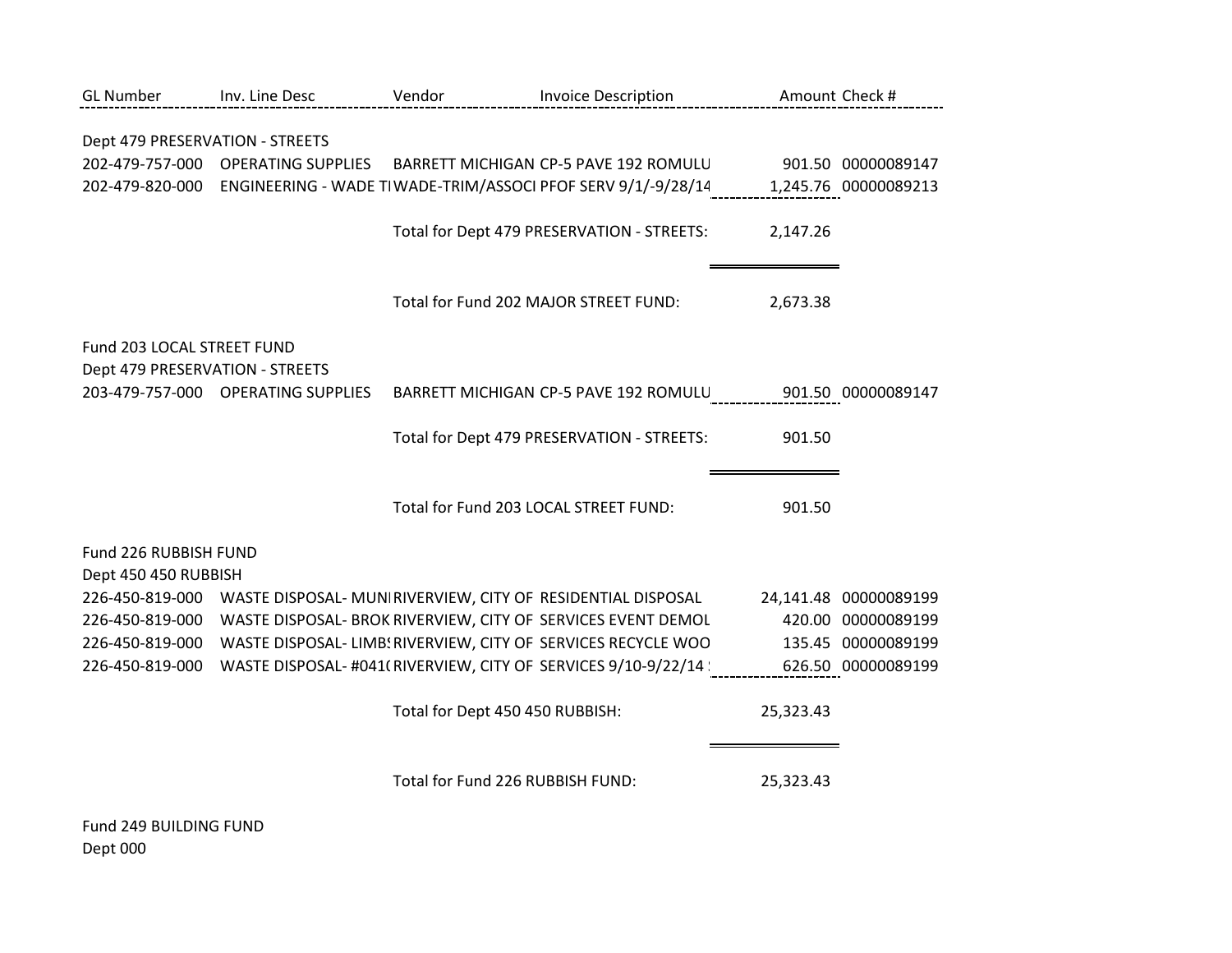| <b>GL Number</b>                 | Inv. Line Desc                                                          | Vendor                            | <b>Invoice Description</b>                                                                      | Amount Check # |                      |
|----------------------------------|-------------------------------------------------------------------------|-----------------------------------|-------------------------------------------------------------------------------------------------|----------------|----------------------|
| 249-000-607-000 FEES REVENUE     |                                                                         |                                   | LANE PLUMBING INCOVERPMT OF PERMIT FC                                                           |                | 10.00 00000089188    |
|                                  |                                                                         |                                   | 249-000-607-000 FEES REVENUE- CMC140 VFP FIRE SYSTEMS IN DUP PMT ON REGISTRAT 15.00 00000089212 |                |                      |
|                                  |                                                                         |                                   |                                                                                                 |                |                      |
|                                  |                                                                         | Total for Dept 000 :              |                                                                                                 | 25.00          |                      |
|                                  | Dept 371 371 BUILDING DEPARTMENT                                        |                                   |                                                                                                 |                |                      |
|                                  |                                                                         |                                   | 249-371-717-000 LIFE INSURANCE- BLDG STANDARD INSURAN VOLUNTARY LIFE/GRP PI                     |                | 28.08 00000089204    |
| 249-371-853-000                  | TELEPHONE- BOOMER SPRINT                                                |                                   | SERVICES 9/22-10/21/14                                                                          |                | 65.11 00000089203    |
|                                  | 249-371-939-000 VEHICLE MAINTENANCE GLENDALE AUTO VAI PARTS OIL FILTERS |                                   |                                                                                                 |                | 16.87 00000089176    |
|                                  |                                                                         |                                   | 249-371-959-000 PLANNING & ZONING- B GLOBAL OFFICE SOLI SUPPLIES FOR OCT 2014                   |                | 82.21 00000089177    |
|                                  |                                                                         |                                   |                                                                                                 |                |                      |
|                                  |                                                                         |                                   | Total for Dept 371 371 BUILDING DEPARTMEI                                                       | 192.27         |                      |
|                                  |                                                                         |                                   |                                                                                                 |                |                      |
|                                  |                                                                         | Total for Fund 249 BUILDING FUND: |                                                                                                 | 217.27         |                      |
|                                  |                                                                         |                                   |                                                                                                 |                |                      |
|                                  | Fund 265 DRUG FORFEITURE - FEDERAL                                      |                                   |                                                                                                 |                |                      |
| Dept 000                         |                                                                         |                                   |                                                                                                 |                |                      |
|                                  |                                                                         |                                   | 265-000-939-000 VEHICLE MAINTENANCE GLENDALE AUTO VAI PARTS 2007 FORD PICKL                     |                | 370.64 00000089176   |
|                                  | 265-000-939-000 VEHICLE MAINTENANCE GLENDALE AUTO VAI PARTS OIL FILTERS |                                   |                                                                                                 |                | 51.70 00000089176    |
| 265-000-939-000                  | VEHICLE MAINTENANCE GLENDALE AUTO VAI PARTS                             |                                   |                                                                                                 |                | 98.27 00000089176    |
|                                  | 265-000-939-000 VEHICLE MAINTENANCE GLENDALE AUTO VAI CREDIT ON PARTS   |                                   |                                                                                                 |                | (130.72) 00000089176 |
|                                  |                                                                         | Total for Dept 000 :              |                                                                                                 | 389.89         |                      |
|                                  |                                                                         |                                   |                                                                                                 |                |                      |
|                                  |                                                                         |                                   |                                                                                                 |                |                      |
|                                  |                                                                         |                                   | Total for Fund 265 DRUG FORFEITURE - FEDEI                                                      | 389.89         |                      |
| Fund 266 DRUG FORFEITURE - STATE |                                                                         |                                   |                                                                                                 |                |                      |
| Dept 000                         |                                                                         |                                   |                                                                                                 |                |                      |
|                                  |                                                                         |                                   | 266-000-657-000 FORFEITED MONIES-STA WEST SHORE SERVIC ANNUAL INSPEC/MNT O                      |                | 1,400.00 00000089215 |
|                                  |                                                                         |                                   |                                                                                                 |                |                      |

Total for Dept 000 : 1,400.00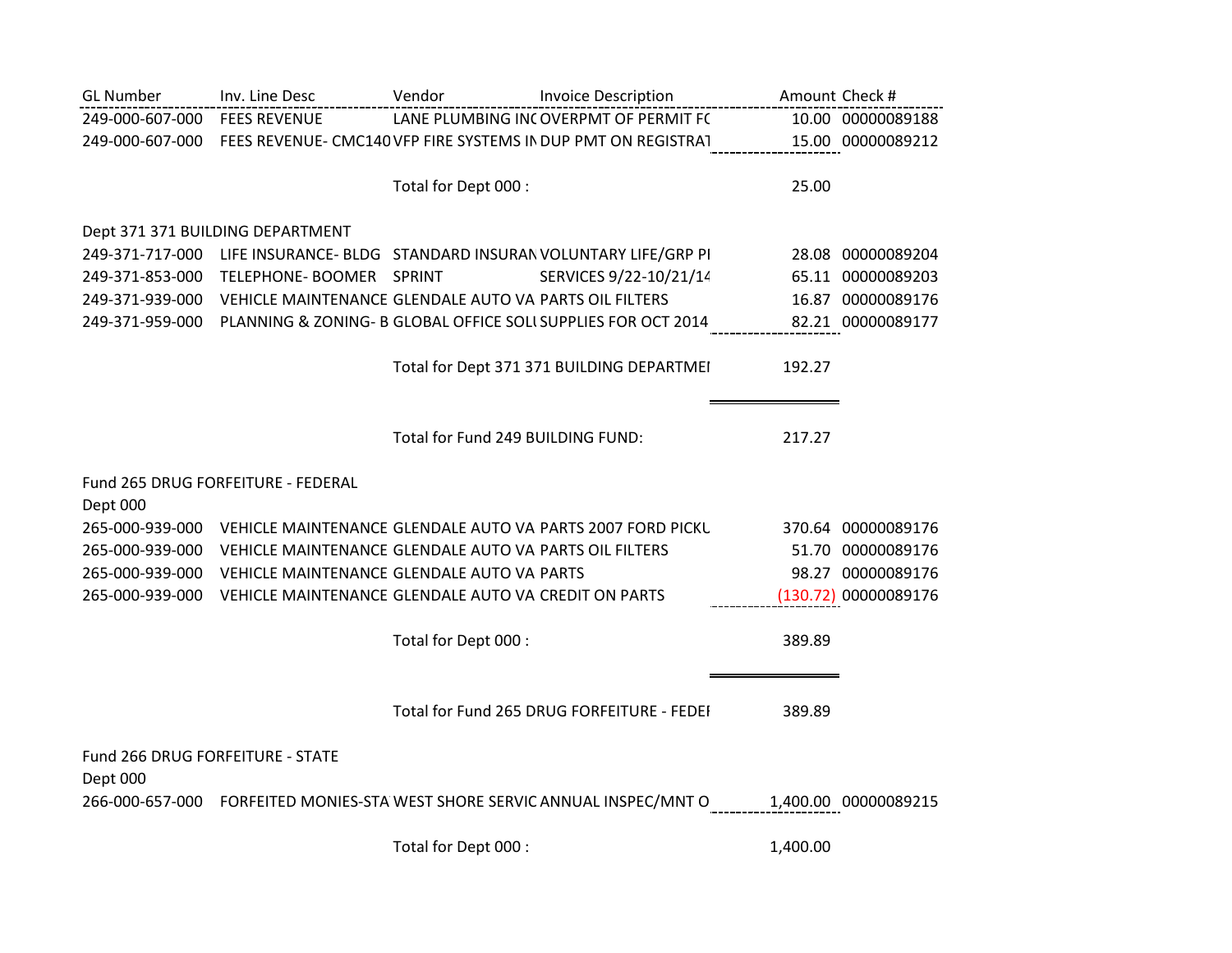| <b>GL Number</b>                   | Inv. Line Desc                       | Vendor                         | <b>Invoice Description</b>                                        |           | Amount Check #       |
|------------------------------------|--------------------------------------|--------------------------------|-------------------------------------------------------------------|-----------|----------------------|
|                                    |                                      |                                | Total for Fund 266 DRUG FORFEITURE - STATI                        | 1,400.00  |                      |
| Fund 271 LIBRARY                   |                                      |                                |                                                                   |           |                      |
| Dept 000                           |                                      |                                |                                                                   |           |                      |
| 271-000-728-000                    |                                      |                                | OFFICE SUPPLIES- LIB PII GLOBAL OFFICE SOLI SUPPLIES FOR OCT 2014 |           | 414.26 00000089177   |
| 271-000-728-000                    | <b>OFFICE SUPPLIES</b>               |                                | BOB'S SPECIALTY CO MATERIALS 3 IN 1 RULEF                         |           | 547.85 00000089149   |
| 271-000-728-000                    | <b>OFFICE SUPPLIES</b>               |                                | LOWER HURON SUPISUPPLIES SAFE STEP SAL                            | 354.50    | 00000089191          |
| 271-000-728-000                    | <b>OFFICE SUPPLIES</b>               |                                | NATIONAL PEN CORFSUPPLIES WEEKLY PLANI                            |           | 204.40 00000089194   |
| 271-000-728-000                    | <b>OFFICE SUPPLIES</b>               |                                | NATIONAL PEN CORI SUPPLIES FOLDING CHAI                           |           | 884.52 00000089194   |
| 271-000-757-000                    | <b>OPERATING SUPPLIES</b>            | <b>KRISTY ROBINETT</b>         | DREAMOLOGY ADULT TI                                               |           | 100.00 00000089187   |
| 271-000-827-000                    | <b>LIBRARY SERVICES</b>              |                                | THE LIBRARY NETWC PMT FOR DELIVERY SERV                           |           | 4,495.00 00000089208 |
| 271-000-827-000                    |                                      |                                | LIBRARY SERVICES-10/1 THE LIBRARY NETWC PMT CIRCUIT COST/INTI     | 3,091.09  | 00000089208          |
| 271-000-828-000                    | <b>MATERIALS</b>                     | <b>BAKER &amp; TAYLOR</b>      | <b>MATERIALS</b>                                                  |           | 126.22 00000089146   |
| 271-000-828-000                    | <b>MATERIALS</b>                     | <b>BAKER &amp; TAYLOR</b>      | <b>MATERIALS</b>                                                  |           | 211.71 00000089146   |
| 271-000-828-000                    | <b>MATERIALS</b>                     | <b>BAKER &amp; TAYLOR</b>      | <b>MATERIALS</b>                                                  |           | 138.38 00000089146   |
| 271-000-828-000                    | <b>MATERIALS</b>                     | BESTSELLERS AUDIO, AUDIO BOOKS |                                                                   |           | 351.00 00000089148   |
| 271-000-828-000                    | <b>MATERIALS</b>                     | BESTSELLERS AUDIO, AUDIOBOOKS  |                                                                   | 416.00    | 00000089148          |
| 271-000-920-000                    | UTILITIES- 8100 ALLEN R DTE ENERGY   |                                | SERVICES 9/22/14-10/23                                            |           | 1,310.34 00000089164 |
|                                    |                                      | Total for Dept 000 :           |                                                                   | 12,645.27 |                      |
|                                    |                                      | Total for Fund 271 LIBRARY:    |                                                                   | 12,645.27 |                      |
| Fund 592 WATER & SEWER<br>Dept 000 |                                      |                                |                                                                   |           |                      |
| 592-000-275-000                    |                                      |                                | REFUNDABLE UTILITY PA LEWANDOWSKI, JEAN REFUND DUPLICATE PM       |           | 45.78 00000089189    |
| 592-000-275-000                    |                                      |                                | REFUNDABLE UTILITY PA FIRST CENTENNIAL T REFUND FOR DUPLICATE     |           | 60.68 00000089170    |
| 592-000-461-000                    |                                      |                                | WATER SALES- \$2660 M K&D INDUSTRIAL SEI REFUND FOR UNUSED W      |           | 2,433.00 00000089186 |
| 592-000-461-000                    | WATER SALES- BILLED T(BOTELLO, MARIA |                                | REFUND CHGS FOR 2013                                              |           | 518.06 00000089150   |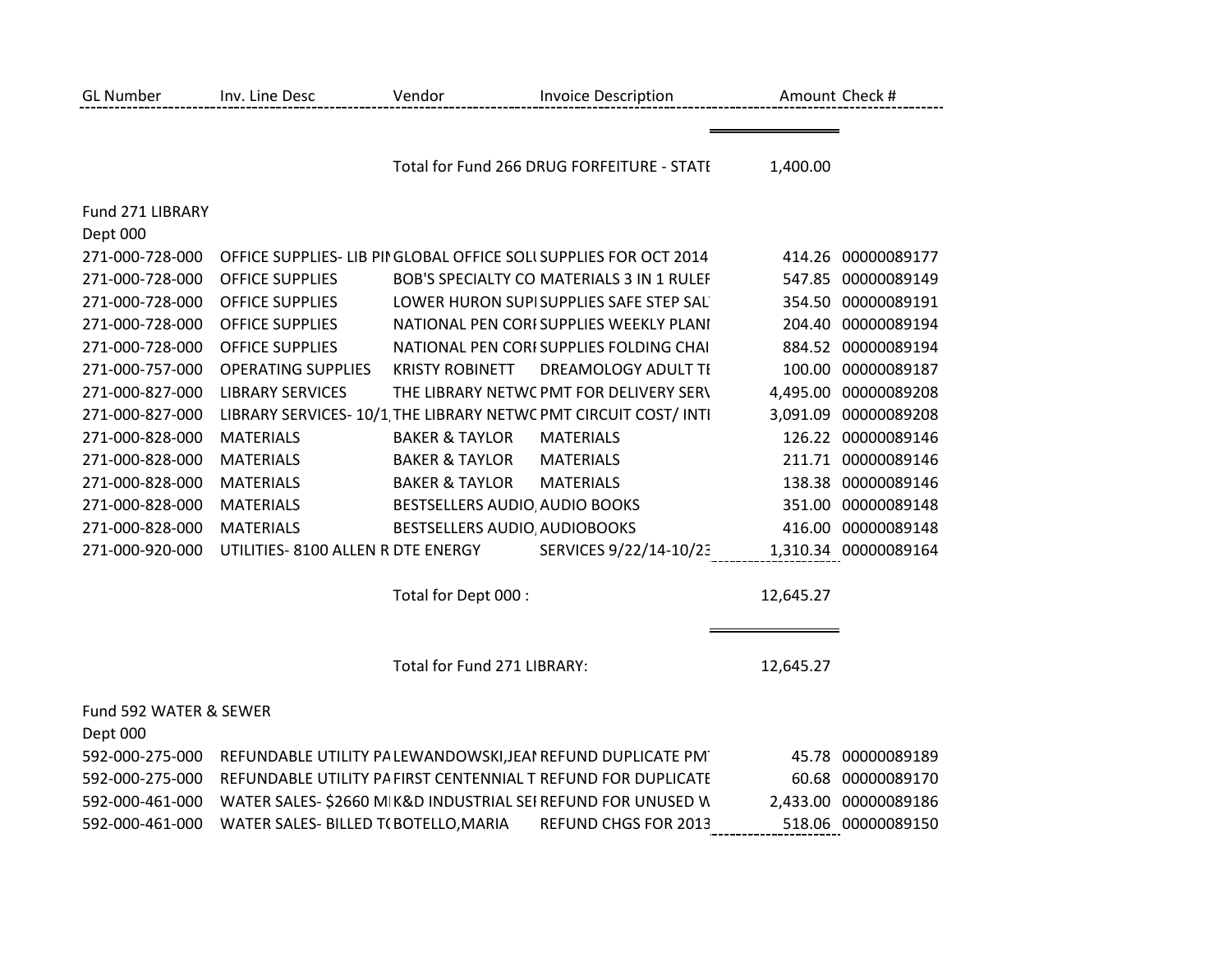| <b>GL Number</b>             | Inv. Line Desc                                          | Vendor               | <b>Invoice Description</b>                                         |          | Amount Check #         |
|------------------------------|---------------------------------------------------------|----------------------|--------------------------------------------------------------------|----------|------------------------|
|                              |                                                         | Total for Dept 000 : |                                                                    | 3,057.52 |                        |
|                              |                                                         |                      |                                                                    |          |                        |
| Dept 601 601 WATER AND SEWER |                                                         |                      |                                                                    |          |                        |
| 592-601-602-000              | PURCHASED WATER                                         |                      | DETROIT WATER & S SERVICES WHOLESALE W                             |          | 159,564.11 00000089159 |
| 592-601-605-000              |                                                         |                      | SEWAGE DISPOSAL - DETDETROIT WATER & S SERVICES FOR 9/3/14-10      | 163.97   | 00000089158            |
| 592-601-605-000              |                                                         |                      | SEWAGE DISPOSAL - DET DETROIT WATER & S SERVICES 8/4/14-9/3/14     |          | 210.08 00000089160     |
| 592-601-643-000              | UTILITIES- 997 ENTERPRIDTE ENERGY                       |                      | SERVICES 10/2-11/03/14                                             |          | 51.50 00000089164      |
| 592-601-643-000              | <b>UTILITIES</b>                                        | <b>DTE ENERGY</b>    | SERVICES 10/2-11/03/14                                             | 938.21   | 00000089164            |
| 592-601-671-001              | SEWER MAINTENANCE DIX BLOCK & SUPPLY SUPPLIES SEWER TRK |                      |                                                                    |          | 396.50 00000089161     |
| 592-601-671-001              | <b>SEWER MAINTENANCE</b>                                |                      | DIX BLOCK & SUPPLY SUPPLIES STORM SEWEF                            | 140.00   | 00000089161            |
| 592-601-673-001              | <b>MAIN MAINTENANCE</b>                                 | EJ USA, INC          | <b>SUPPLIES</b>                                                    | 124.80   | 00000089167            |
| 592-601-673-001              | <b>MAIN MAINTENANCE</b>                                 | EJ USA, INC          | <b>SUPPLIES</b>                                                    | 642.00   | 00000089167            |
| 592-601-673-001              | <b>MAIN MAINTENANCE</b>                                 |                      | <b>EXOTIC AUTOMATIO ITEMS TO REPAIR CITY W</b>                     | 337.20   | 00000089168            |
| 592-601-716-000              |                                                         |                      | MEDICAL-WAT/SEWER STANDARD INSURAN VOLUNTARY LIFE/GRP PI           | 42.00    | 00000089204            |
| 592-601-717-000              |                                                         |                      | RETIREE HEALTH BENEFI STANDARD INSURAN VOLUNTARY LIFE/GRP PI       | 289.25   | 00000089204            |
| 592-601-822-000              | COMPUTER SERVICE MA BS&A SOFTWARE                       |                      | <b>INTERNET SERV /SUPPOI</b>                                       |          | 1,606.00 00000089151   |
| 592-601-826-000              |                                                         |                      | CITY ATTORNEY- CHRIST THE PLATO LAW FIRI PROF SERVICES FOR MA'     | 985.80   | 00000089209            |
| 592-601-826-000              |                                                         |                      | <b>CITY ATTORNEY- MALTA THE PLATO LAW FIRI PROF SERV TELEPHONE</b> | 45.00    | 00000089209            |
| 592-601-921-000              |                                                         |                      | OFFICE SUPPLIES- WATE GLOBAL OFFICE SOLL SUPPLIES FOR OCT 2014     | 24.36    | 00000089177            |
| 592-601-921-000              |                                                         |                      | OFFICE SUPPLIES- WATE GLOBAL OFFICE SOLI SUPPLIES FOR OCT 2014     | 52.83    | 00000089177            |
| 592-601-921-000              |                                                         |                      | OFFICE SUPPLIES- WATE GLOBAL OFFICE SOLI SUPPLIES FOR OCT 2014     |          | 132.36 00000089177     |
| 592-601-923-000              |                                                         |                      | PROFESSIONAL SERV-PH WADE-TRIM/ASSOCI PRF SERVICES 9/1-9/28/       | 565.00   | 00000089213            |
| 592-601-923-000              |                                                         |                      | PROFESSIONAL SERV- D(WADE-TRIM/ASSOCI PROF SERV 9/1-9/28/14        | 720.00   | 00000089213            |
| 592-601-923-000              |                                                         |                      | PROFESSIONAL SERV- PF WADE-TRIM/ASSOCI PROF SERV 7/27-8/31/1.      | 450.00   | 00000089213            |
| 592-601-923-000              |                                                         |                      | PROFESSIONAL SERV-PH WADE-TRIM/ASSOCI PROF SERV 8/31-9/28/1.       | 2,356.55 | 00000089213            |
| 592-601-940-000              | <b>INTEREST EXPENSE</b>                                 | <b>WAYNE COUNTY</b>  | <b>COMPLEX RENOVATION</b>                                          | 1,190.32 | 00000089214            |
| 592-601-962-000              | MISCELLANEOUS-                                          | <b>AT &amp; T</b>    | SERVICES 10/19-11/18/1                                             |          | 144.12 00000089145     |

Total for Dept 601 601 WATER AND SEWER: 171,171.96

| Dept 603 603 BASIN |                                                              |                       |                    |
|--------------------|--------------------------------------------------------------|-----------------------|--------------------|
| 592-603-716-000    | EMPLOYEE BENEFITS- B/ STANDARD INSURAN VOLUNTARY LIFE/GRP PI |                       | 12.00 00000089204  |
|                    | 592-603-853-000 TELEPHONE-WET WEAT AT & T                    | PHONE SERVICES 10/16- | 137.06 00000089145 |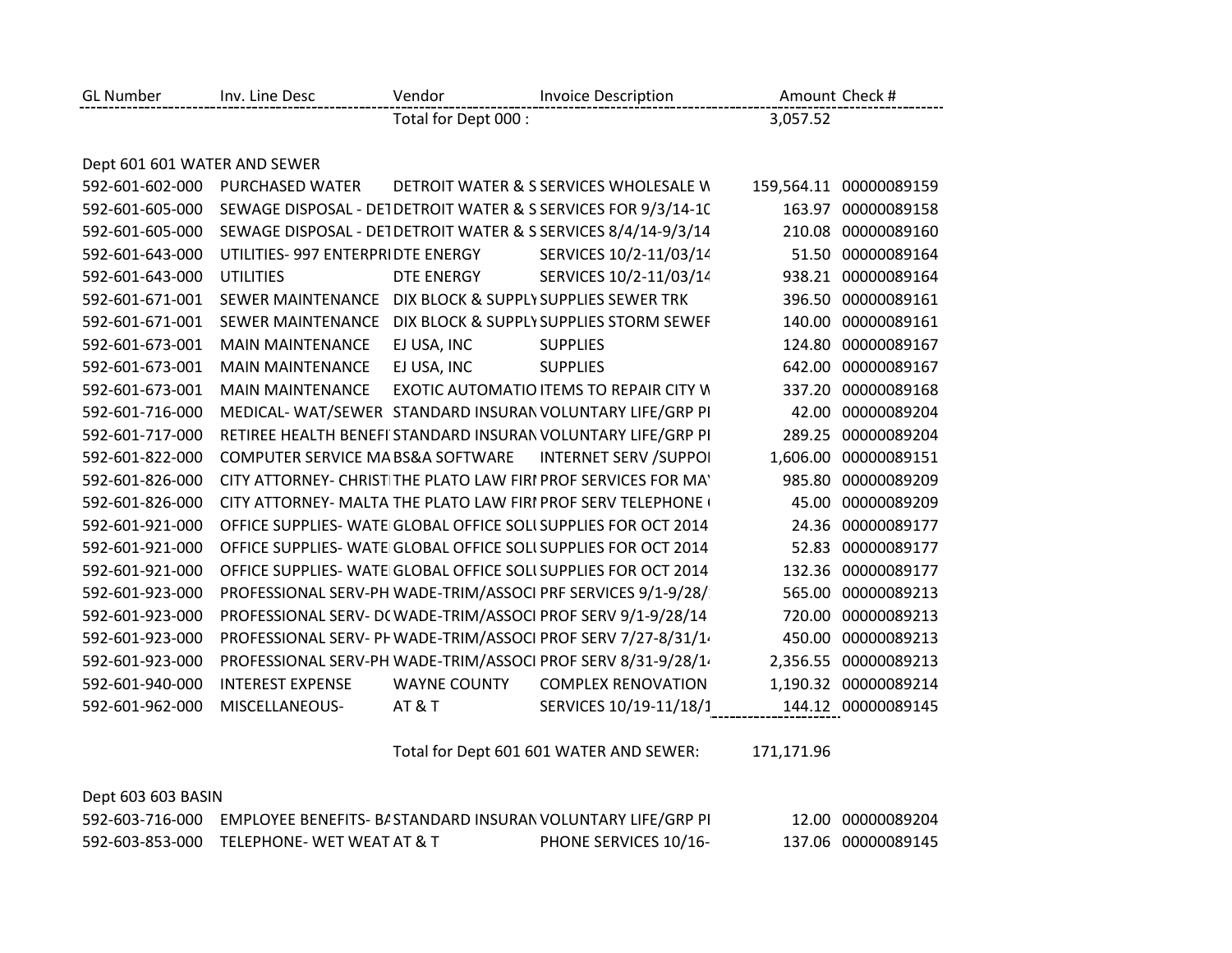| <b>GL Number</b>          | Inv. Line Desc                       | Vendor                               | <b>Invoice Description</b>                                    |            | Amount Check #        |
|---------------------------|--------------------------------------|--------------------------------------|---------------------------------------------------------------|------------|-----------------------|
| 592-603-853-000           | <b>TELEPHONE-APS 1</b>               | AT&T                                 | SERVICES 10/22-11/21/1                                        |            | 21.17 00000089145     |
| 592-603-853-000           | <b>TELEPHONE- BASIN 2</b>            | SPRINT                               | SERVICES 9/22-10/21/14                                        |            | 24.18 00000089203     |
| 592-603-853-000           | <b>TELEPHONE- BASIN</b>              | SPRINT                               | SERVICES 9/22-10/21/14                                        |            | 24.18 00000089203     |
| 592-603-853-000           | <b>TELEPHONE- PUMP</b>               | SPRINT                               | SERVICES 9/22-10/21/14                                        |            | 24.18 00000089203     |
| 592-603-920-000           | UTILITIES- 1050 ENTERPIDTE ENERGY    |                                      | SERVICES 10/2-11/03/14                                        |            | 121.11 00000089164    |
| 592-603-931-000           | BUILDING MAINTENANC DELTA TEMP, INC. |                                      | SERVICE CALL AP RETEN                                         |            | 1,101.00 00000089157  |
| 592-603-962-000           |                                      |                                      | MISCELLANEOUS- M O'L MIDWEST MEDICAL (PRE EMPLOYMENT PHY)     |            | 25.00 00000089193     |
|                           |                                      | Total for Dept 603 603 BASIN:        |                                                               | 1,489.88   |                       |
|                           |                                      | Total for Fund 592 WATER & SEWER:    |                                                               | 175,719.36 |                       |
| Fund 701 TRUST AND AGENCY |                                      |                                      |                                                               |            |                       |
| Dept 000                  |                                      |                                      |                                                               |            |                       |
| 701-000-241-000           |                                      |                                      | HISTORICAL MUSEUM- 7 ALLEN PARK, CITY OF WATER PMT FOR HISTOI |            | 40.68 00000089142     |
|                           |                                      |                                      |                                                               |            |                       |
|                           |                                      | Total for Dept 000 :                 |                                                               | 40.68      |                       |
|                           |                                      |                                      |                                                               |            |                       |
|                           |                                      | Total for Fund 701 TRUST AND AGENCY: |                                                               | 40.68      |                       |
|                           | Fund 703 SCHOOL AND COUNTY TAX FUND  |                                      |                                                               |            |                       |
| Dept 000                  |                                      |                                      |                                                               |            |                       |
| 703-000-225-009           |                                      |                                      | DUE TO ALLEN PARK-DIS ALLEN PARK PUBLIC 2014 SUMMER TAX THR   |            | 7,261.76 00000089218  |
| 703-000-225-011           |                                      |                                      | DUE TO MELVINDALE-DI MELVINDALE NAP PL SUMMER TAXES THRU 1    |            | 4,713.75 00000089220  |
| 703-000-236-000           |                                      |                                      | DUE TO WAYNE CO.- RES WAYNE COUNTY TRESUMMER TAXES THRU 1     |            | 5,694.72 00000089223  |
| 703-000-240-000           |                                      |                                      | DUE TO WAYNE CO. - S.E WAYNE COUNTY TRESUMMER TAXES THRU 1    |            | 10,331.76 00000089223 |
| 703-000-241-000           |                                      |                                      | DUE TO WAYNE CO.-OPI WAYNE COUNTY TRESUMMER TAXES THRU 1      | 9,285.27   | 00000089223           |
| 703-000-420-010           |                                      |                                      | DUE TO WAYNE CO.-DEL WAYNE COUNTY TRE DELQ PP TAX COLLECTIO   | 102,310.17 | 00000089222           |
| 703-000-420-020           |                                      |                                      | D/T WAYNE CO.-DEL. COWAYNE COUNTY TRE DELQ PP TAX COLLECTIO   | 38,390.33  | 00000089222           |
| 703-000-420-030           |                                      |                                      | D/T WAYNE CO.-RESA WAYNE COUNTY TRE DELQ PP TAX COLLECTIO     | 53,458.49  | 00000089222           |
| 703-000-420-040           |                                      |                                      | D/T WAYNE CO.-DEL. H. (WAYNE COUNTY TRE DELQ PP TAX COLLECTIO |            | 3,296.91 00000089222  |